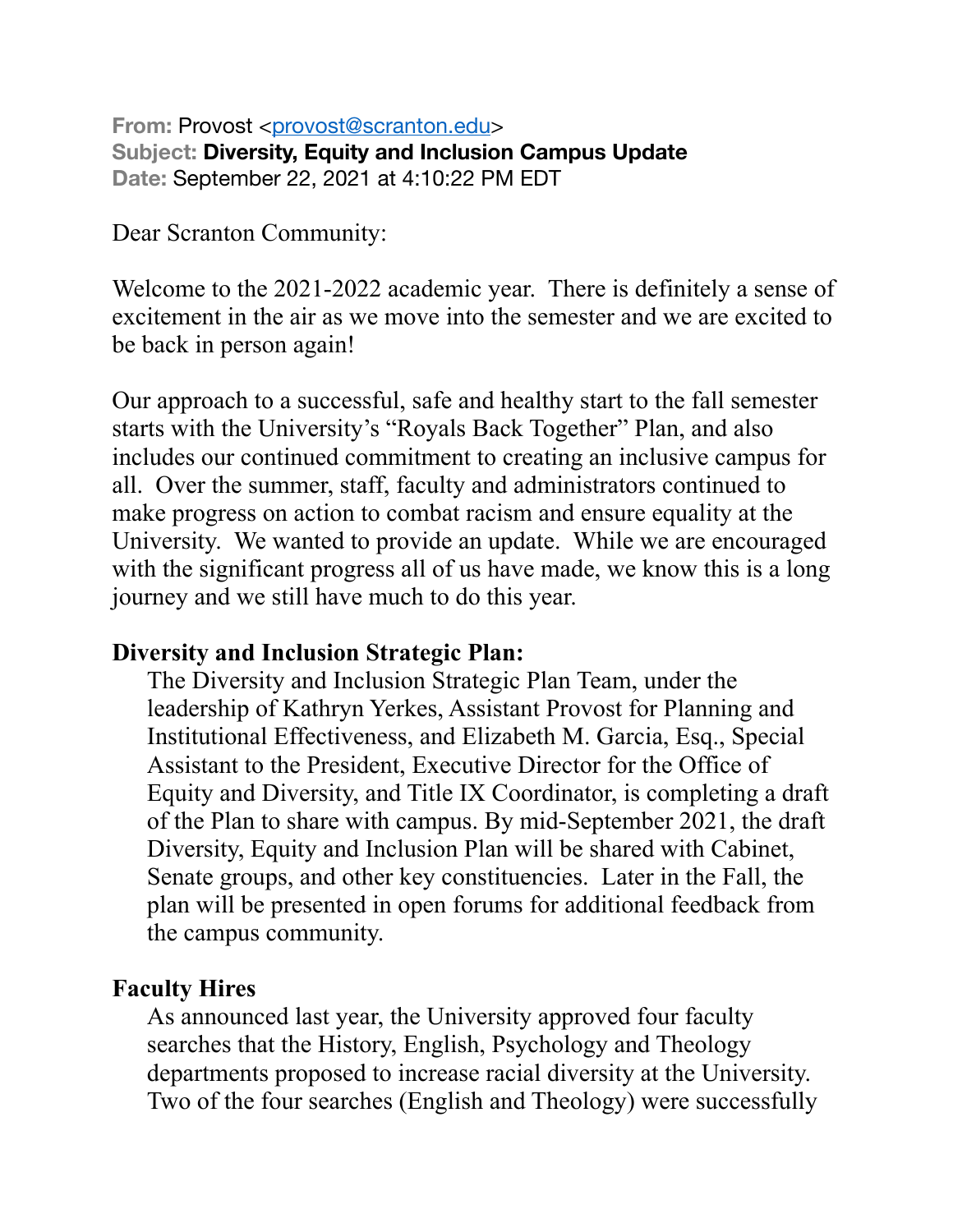completed last year. We will work with the remaining two departments to relaunch their searches this fall and are confident that they will result in exceptional faculty hires.

# **Diversity Hire Workgroup**

Late last Spring, the diversity hiring workgroup – George Aulisio, Lori Bruch, Elizabeth Garcia, Jeff Gingerich, Christie Karpiak, Michelle Maldonado, Nabil Tamimi and Patricia Tetreault – completed a guide for diversity hiring. The workgroup obtained feedback from the Departments involved in the cluster hire in finalizing the guidebook to be used by faculty search committees.

# **The Council for Diversity and Inclusion**

- The Council for Diversity and Inclusion oversaw the implementation of the HEDS Diversity and Inclusion Needs Assessment. A faculty subcommittee (Peter Andersen, Jessica Nolan, and Paul Datti) is currently working on analyzing the results of the survey. The results will help inform the Council and the University in their work.
- Over the summer, another Council Subcommittee (Christine Black, Jeffrey Colucci '21, Tara Fay, Elizabeth Garcia, and Maria Marinucci) completed curriculum for a Race and Ethnicity Awareness Workshop. Anyone interested in receiving the training may contact Liz Garcia or Maria Mariucci for more information. This is recommended for departments to do together.
- The Faculty Development Council Subcommittee (Faculty: Peter Andersen, Paul Datti, Tara Fay, Jean Harris and Jessica Nolan. Administrators: Elizabeth Garcia, Jeff Gingerich, Michelle Maldonado, and Amy Simolo) will start meeting again this Fall to continue to discuss plans for strategic and effective faculty development for diversity, inclusion and anti-racism. Our goal is to develop a plan for faculty development that will be the most effective and impactful to educate our faculty and to serve all of our students.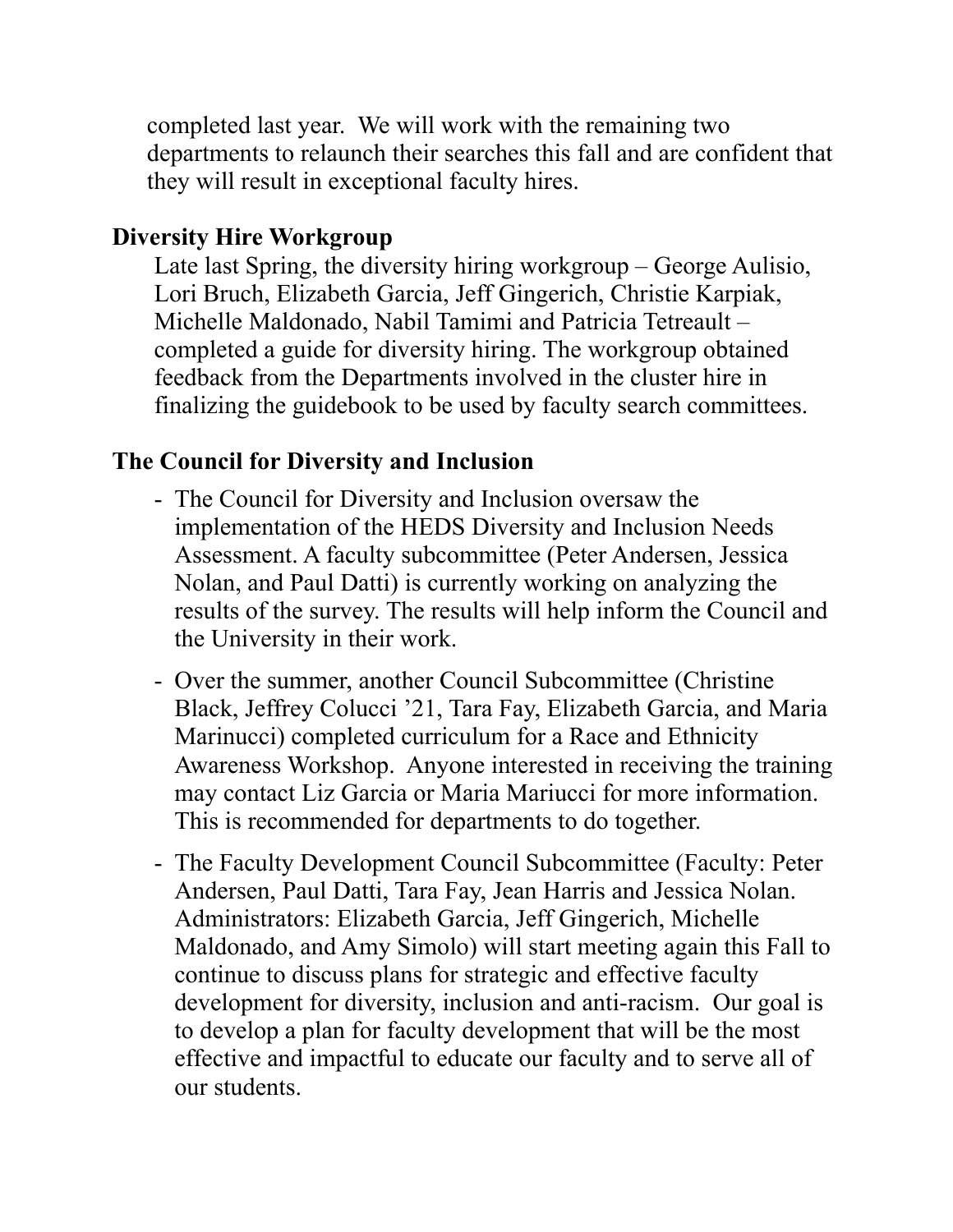- The Subcommittee (Peter Andersen, Julie Schumacher Cohen, David Dzurec, Adam Pratt, Aiala Levy, Ian O'Hara, Colleen Farry, Michelle Maldonado and Elizabeth Garcia) examining the University's historical relationships with Indigenous, Black, Brown, LGBTQ+, and other underrepresented groups is working with the Digital History, History 190 class to research the University archives as the first step in its work.

## **Student Orientation and Early Arrival Program**

- The Office of Student Life facilitated a session for all incoming students that focused on community, University expectations, and diversity and inclusion and educates students about microaggressions as part of every Summer Orientation session.
- Student Life implemented ROCK—Royals of Color Kickoff—as an early arrival program for new students of color, providing an opportunity for students to come to campus the Thursday prior to first-year move in to connect with peers, upper-division mentors, and campus and local resources to support social network development, community-building, and campus and local-area connection.

## **STEM Diversity Training**

The Biology Department's Diversity & Equity in Hiring committee invited Dr. Emma Coddington to present a workshop for diversity and cultural competence in October. Dr. Coddington will discuss the biological basis and consequences of racism and implicit bias in science, technology, and math (STEM). This presentation will range as participants learn to identify their own implicit bias(es) and understand how biases can also be institutional, structural, and systemic.

# **Lunch and Learn**